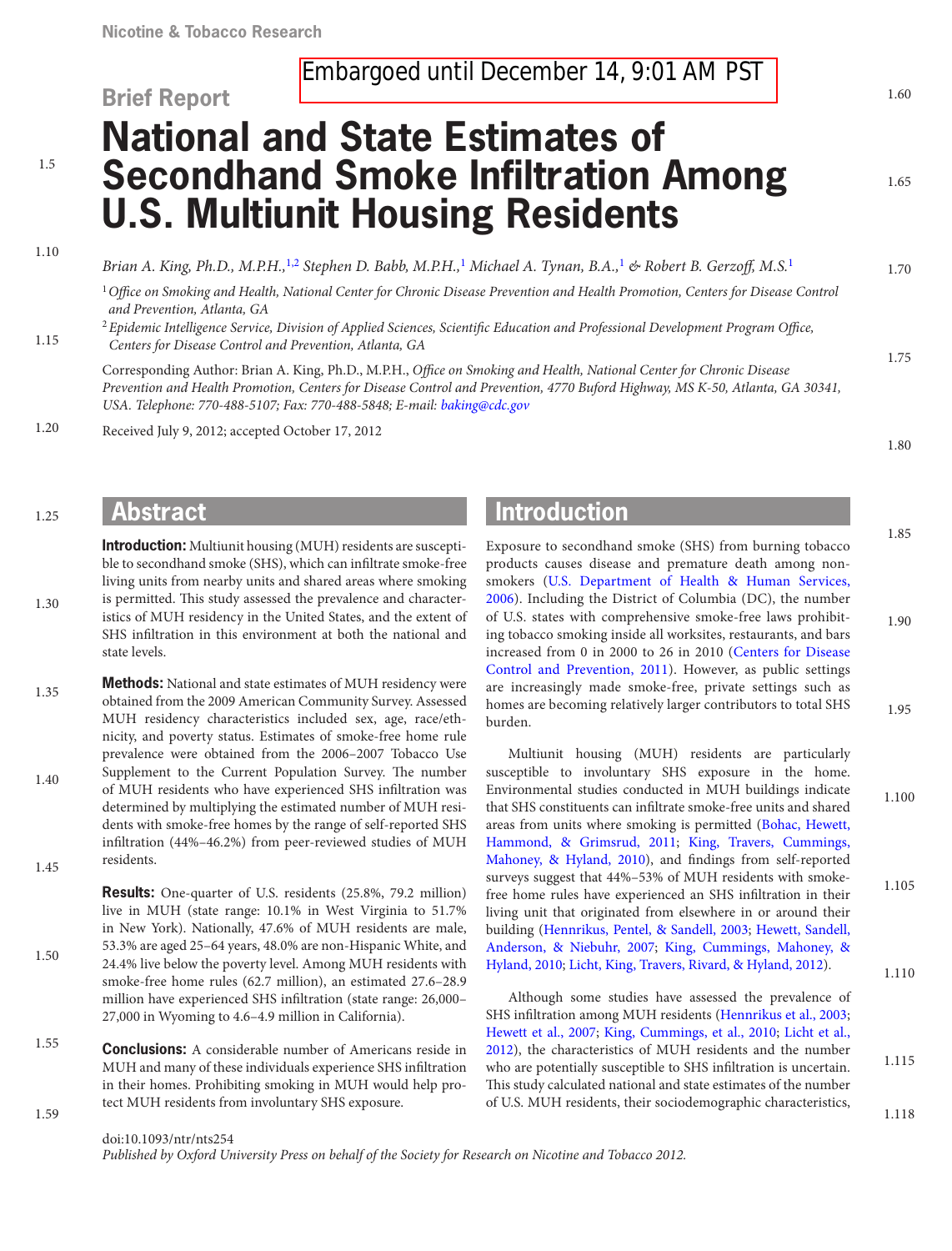and how many of these individuals have experienced an SHS infiltration in their home.

2.5

### **Methods**

#### **Design and Sample**

Estimates of MUH residency were determined by using national and state representative data from the 2009 American Community Survey (ACS), an annual household survey conducted by the U.S. Census Bureau. The sampling frame includes all valid residential addresses in the 50 states and DC. The ACS is primarily a mail-based survey; however, if no response is received, follow-up is attempted via computer-assisted telephone and in-person interviews. In 2009, 1,917,748 respondents were interviewed (one per household). The overall response rate was 98.0%; state-specific response rates ranged from 94.9% to 99.4% [\(U.S. Census Bureau, 2012\)](#page-6-1). 2.10 2.15 2.20

2.25

Estimates of smoke-free home rule prevalence were obtained from the 2006–2007 Tobacco Use Supplement to the Current Population Survey (TUS-CPS), a cross-sectional household survey of adults conducted by the U.S. Census Bureau. Data were collected from approximately 240,000 respondents in May 2006, August 2006, and January 2007, with overall response rates ranging from 80.0% to 85.0% across the three data collection periods ([National Cancer Institute, 2012\)](#page-5-7).

#### **Measures** 2.30

For this analysis, a MUH resident was defined as any respondent who reported living in a "one-family house attached to one or more houses," or a building with between "2" and "50 or more" apartments. Respondents were not considered MUH residents if they reported living in a "one-family house detached from any other house," "a mobile home," or "boat, RV, van, etc." Sociodemographic characteristics included sex, age, race/ethnicity, and poverty status. Poverty status was defined by using 2009U.S. Census Bureau thresholds. Respondents were classified as having a smoke-free home rule if they reported that smoking was prohibited inside their home. 2.35 2.40

### **Analysis**

For each state and the United States overall, the number of MUH residents with smoke-free home rules was determined by multiplying the prevalence of adults with self-reported smokefree home rules (TUS-CPS) by the respective number of MUH residents (ACS). 2.45 2.50

The number of MUH residents who have experienced an SHS infiltration in the home was determined by multiplying the national and state-specific number of MUH residents with smoke-free home rules by a range of 44%–46.2%. This range was derived from all published peer-reviewed studies that have assessed self-reported, past year SHS infiltration among MUH residents with a smoke-free home rule, either during or after the period (2006–2009) when the TUS-CPS and ACS data were collected [\(King, Cummings, et al., 2010](#page-5-5); [Licht et al., 2012](#page-5-6)). To ensure comparability with ACS estimates, studies of specific MUH subpopulations (e.g., public housing) were not considered in the infiltration range. 2.55 2.60 2.62

In both of the studies that were used to determine the prescribed range, the extent of SHS infiltration was calculated among MUH residents with a smoke-free home rule. However, different questions were used to define SHS infiltration. In [Licht](#page-5-6) [et al. \(2012\)](#page-5-6), which was fielded in 2010, respondents were considered to have experienced SHS infiltration if they responded "most of the time," "often," "sometimes," or "rarely" to the question, "In the past 12 months, how often has tobacco smoke entered your unit from somewhere else in or around your building?" In [King, Travers, et al. \(2010\)](#page-5-2), which was fielded between 2007 and 2009, SHS infiltration was defined as a response of "daily," "a few times a week," "once a week," "once every couple of weeks," or "once a month or less" to the question, "During the last 12 months of living in your unit, how often has SHS entered into your living space from somewhere else in or around the building?" 2.65 2.70 2.75

### **Results**

In 2009, 25.8% of U.S. residents (79.2 million) lived in MUH. By state, the proportion of MUH residents ranged from 10.1% in West Virginia (184,000) to 51.7% in New York (10.1 million) [\(Table 1\)](#page-2-0). The proportion of MUH residents in DC was 83.5% (501,000). Among all U.S. MUH residents, 22.1% lived in onefamily attached homes, 13.6% lived in apartment buildings with 2 units, 52.3% lived in apartment buildings with 3–49 units, and 12.0% lived in apartment buildings with 50 or more units (data not shown). 2.85 2.90

By sex, 47.6% of U.S. MUH residents were male and 52.4% were female [\(Table 2\)](#page-3-0). Most MUH residents were aged 25–64 years (53.3%), followed by those aged 18–24 (12.8%), ≥65 (11.2%),  $\leq 4$  (8.4%), 5–11 (8.3%), and 12–17 (6.1%) years. By race/ethnicity, the greatest proportion of MUH residents were non-Hispanic White (48.0%), followed by Hispanic (23.0%), non-Hispanic Black (19.2%), non-Hispanic Asian (6.8%), and other non-Hispanic races (3.0%). A total of 24.4% of MUH residents lived below the federal poverty level. 2.95 2.100

An estimated 62.7 million U.S. MUH residents had smokefree home rules. Assuming a prevalence of SHS infiltration between 44% and 46.2%, approximately 27.6–28.9 million MUH residents with smoke-free home rules experienced an SHS infiltration in their home within the past year. By state, estimates of SHS infiltration ranged 26,000–27,000 in Wyoming to 4.6–4.9 million in California ([Table 1](#page-2-0)). 2.105

2.110

2.80

### **Discussion**

### **Summary and Significance**

The findings from this study reveal that over one-quarter of the U.S. population (79.2 million individuals) resides in MUH and that disparities in MUH residency exist across subpopulations. The findings also show that an estimated 27.6–28.9 million MUH residents with smoke-free home rules have potentially experienced an SHS infiltration in their living unit that originated from elsewhere in or around their building. Separating smokers from nonsmokers, cleaning the air, and ventilating buildings cannot eliminate exposure of nonsmokers to SHS. Therefore, policies prohibiting smoking in MUH, including 2.115 2.120 2.124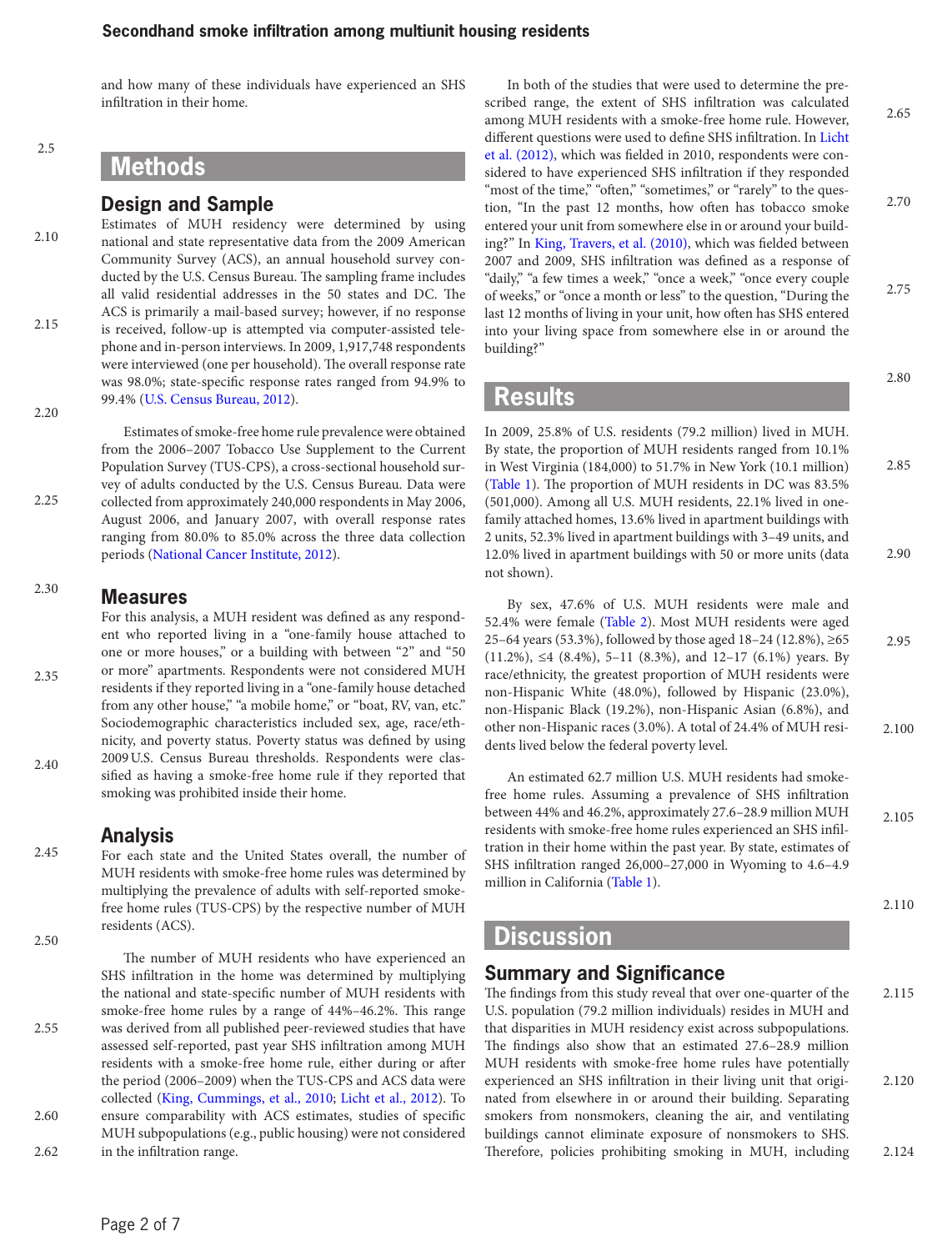3.65

<span id="page-2-0"></span>**Table 1. Estimated Number of Multiunit Housing (MUH) Residents, MUH Residents With Smoke-free Home Rules, and MUH Residents who Experienced Secondhand Smoke Infiltration in their Home in the Past Year, by State**

3.5

3.60

|      | State                    | MUH population <sup>a</sup> (%) | MUH population <sup>a</sup> $(n)$ | MUH population with<br>smoke-free home rule <sup>b</sup> $(n)$ | MUH population with SHS<br>infiltration in home <sup>c</sup> (n) |       |
|------|--------------------------|---------------------------------|-----------------------------------|----------------------------------------------------------------|------------------------------------------------------------------|-------|
|      | Alabama                  | 12.6                            | 593,297                           | 443,193                                                        | 195,000-205,000                                                  | 3.70  |
|      | Alaska                   | 28.5                            | 199,065                           | 161,840                                                        | 71,000-75,000                                                    |       |
| 3.10 | Arizona                  | 19.6                            | 1,292,772                         | 1,091,100                                                      | 480,000-504,000                                                  |       |
|      | Arkansas                 | 12.9                            | 372,739                           | 251,599                                                        | 111,000-116,000                                                  |       |
|      | California               | 32.0                            | 11,827,732                        | 10,562,165                                                     | 4,647,000-4,880,000                                              |       |
|      | Colorado                 | 23.9                            | 1,200,915                         | 1,018,376                                                      | 448,000-470,000                                                  | 3.75  |
|      | Connecticut              | 31.8                            | 1,118,816                         | 917,429                                                        | 404,000-424,000                                                  |       |
| 3.15 | Delaware                 | 27.0                            | 238,983                           | 190,708                                                        | 84,000-88,000                                                    |       |
|      | DC                       | 83.5                            | 500,714                           | 377,037                                                        | 166,000-174,000                                                  |       |
|      | Florida                  | 27.1                            | 5,023,790                         | 4,265,197                                                      | 1,877,000-1,971,000                                              |       |
|      | Georgia                  | 18.4                            | 1,808,575                         | 1,468,563                                                      | 646,000-678,000                                                  | 3.80  |
|      | Hawaii                   | 37.0                            | 479,216                           | 405,896                                                        | 179,000-188,000                                                  |       |
| 3.20 | Idaho                    | 12.9                            | 199,408                           | 176,277                                                        | 78,000-81,000                                                    |       |
|      | Illinois                 | 31.0                            | 4,002,227                         | 3,021,681                                                      | 1,330,000-1,396,000                                              |       |
|      | Indiana                  | 15.2                            | 976,313                           | 678,538                                                        | 299,000-313,000                                                  |       |
|      | Iowa                     | 16.2                            | 487,273                           | 363,505                                                        | 160,000-168,000                                                  | 3.85  |
|      | Kansas                   | 16.6                            | 467,912                           | 364,503                                                        | 160,000-168,000                                                  |       |
|      | Kentucky                 | 15.4                            | 664,373                           | 403,939                                                        | 178,000-187,000                                                  |       |
| 3.25 | Louisiana                | 15.8                            | 709,748                           | 535,150                                                        | 235,000-247,000                                                  |       |
|      | Maine                    | 19.4                            | 255,750                           | 196,416                                                        | 86,000-91,000                                                    |       |
|      | Maryland                 | 40.0                            | 2,279,791                         | 1,871,709                                                      | 824,000-865,000                                                  |       |
|      | Massachusetts            | 39.8                            | 2,624,248                         | 2,138,762                                                      | 941,000-988,000                                                  | 3.90  |
|      | Michigan                 | 16.3                            | 1,625,066                         | 1,165,172                                                      | 513,000-538,000                                                  |       |
| 3.30 | Minnesota                | 21.8                            | 1,148,035                         | 933,352                                                        | 411,000-431,000                                                  |       |
|      | Mississippi              | 11.8                            | 348,336                           | 251,847                                                        | 111,000-116,000                                                  |       |
|      | Missouri                 | 16.2                            | 969,988                           | 683,842                                                        | 301,000-316,000                                                  |       |
|      | Montana                  | 14.6                            | 142,348                           | 116,583                                                        | 51,000-54,000                                                    | 3.95  |
|      | Nebraska                 | 16.9                            | 303,629                           |                                                                |                                                                  |       |
| 3.35 | Nevada                   |                                 |                                   | 243,814                                                        | 107,000-113,000                                                  |       |
|      |                          | 25.8                            | 681,916                           | 570,082                                                        | 251,000-263,000                                                  |       |
|      | New Hampshire            | 25.0<br>38.4                    | 331,144                           | 269,551                                                        | 119,000-125,000                                                  |       |
|      | New Jersey<br>New Mexico |                                 | 3,343,772                         | 2,785,362                                                      | 1,226,000-1,287,000                                              | 3.100 |
|      |                          | 15.1                            | 303,460                           | 240,037                                                        | 106,000-111,000                                                  |       |
|      | New York                 | 51.7                            | 10,102,931                        | 7,728,742                                                      | 3,401,000-3,571,000                                              |       |
| 3.40 | North Carolina           | 15.8                            | 1,482,180                         | 1,090,884                                                      | 480,000-504,000                                                  |       |
|      | North Dakota             | 23.5                            | 152,008                           | 119,935                                                        | 53,000-55,000                                                    |       |
|      | Ohio                     | 19.5                            | 2,250,816                         | 1,553,063                                                      | 683,000-718,000                                                  |       |
|      | Oklahoma                 | 12.2                            | 449,820                           | 322,971                                                        | 142,000-149,000                                                  | 3.105 |
|      | Oregon                   | 22.8                            | 872,250                           | 756,241                                                        | 333,000-349,000                                                  |       |
| 3.45 | Pennsylvania             | 33.4                            | 4,209,992                         | 3,031,194                                                      | 1,334,000-1,400,000                                              |       |
|      | Rhode Island             | 35.6                            | 374,942                           | 291,330                                                        | 128,000-135,000                                                  |       |
|      | South Carolina           | 13.5                            | 615,768                           | 467,983                                                        | 206,000-216,000                                                  |       |
|      | South Dakota             | 16.3                            | 132,418                           | 104,213                                                        | 46,000-48,000                                                    | 3.110 |
|      | Tennessee                | 15.4                            | 969,623                           | 684,554                                                        | 301,000-316,000                                                  |       |
| 3.50 | Texas                    | 20.4                            | 5,055,590                         | 4,186,028                                                      | 1,842,000-1,934,000                                              |       |
|      | Utah                     | 19.8                            | 551,345                           | 508,340                                                        | 224,000-235,000                                                  |       |
|      | Vermont                  | 21.0                            | 130,570                           | 99,886                                                         | 44,000-46,000                                                    |       |
|      | Virginia                 | 26.5                            | 2,088,886                         | 1,666,931                                                      | 733,000-770,000                                                  | 3.115 |
|      | Washington               | 22.8                            | 1,519,436                         | 1,329,507                                                      | 585,000-614,000                                                  |       |
|      | West Virginia            | 10.1                            | 183,797                           | 115,057                                                        | 51,000-53,000                                                    |       |
| 3.55 | Wisconsin                | 24.1                            | 1,362,801                         | 1,031,640                                                      | 454,000-477,000                                                  |       |
|      | Wyoming                  | 14.9                            | 81,096                            | 59,362                                                         | 26,000-27,000                                                    |       |
|      | <b>United States</b>     | 25.8                            | 79,207,690                        | 62, 653, 283                                                   | 27,567,000-28,946,000                                            | 3.120 |

*Note*. DC = District of Columbia; MUH = multiunit housing; SHS = secondhand smoke.

a Estimated percentage and number of U.S. residents who live in MUH (American Community Survey).

<sup>b</sup>Estimated number of MUH residents with a smoke-free home rule (derived from Tobacco Use Supplement to the Current Population Survey data).

c Estimated number of MUH residents with a smoke-free home rule exposed to SHS (lower bound: 44.0%; upper bound: 46.2%). 3.62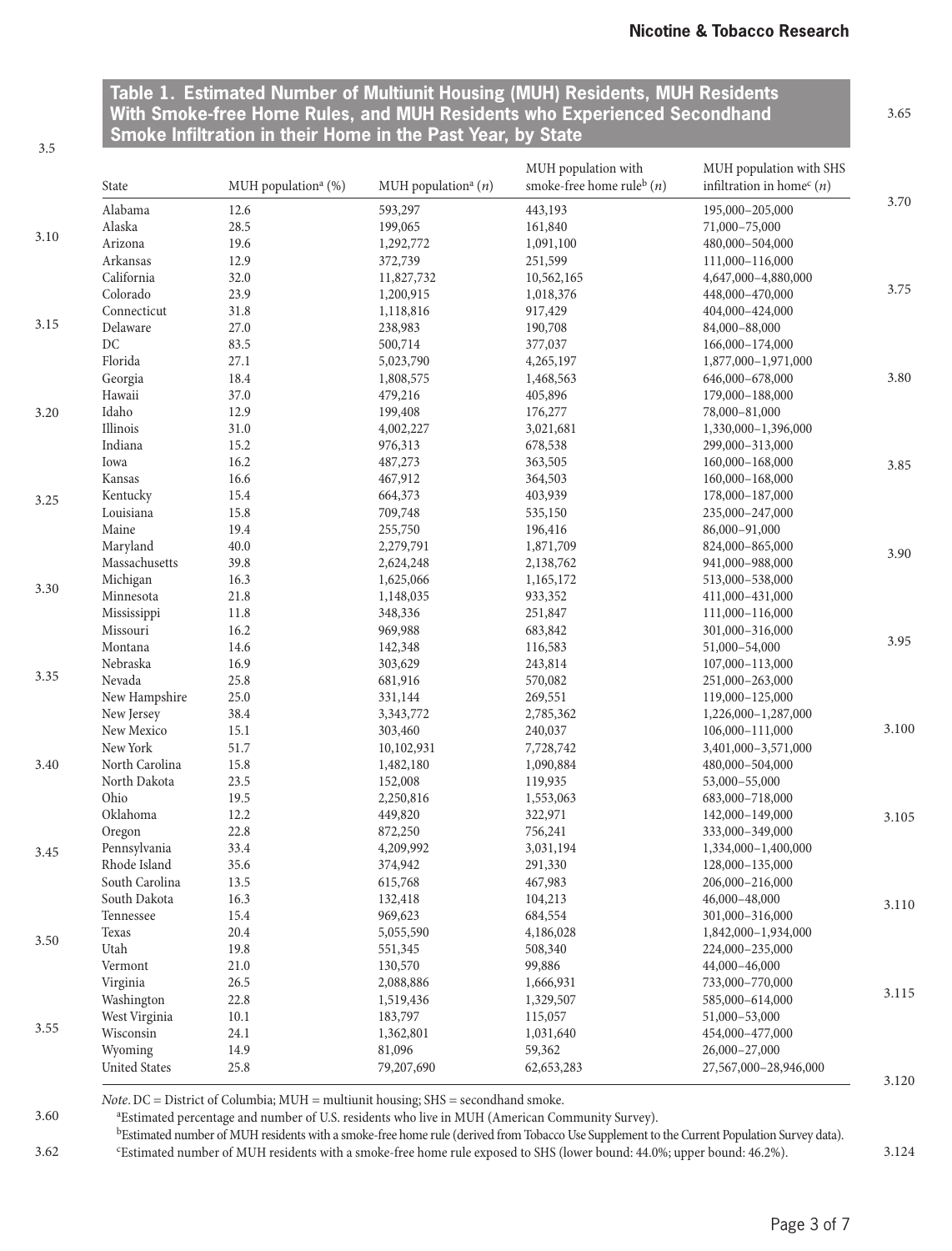<span id="page-3-0"></span>

| 4.60<br>4.62                             | 4.55                                       |        | 4.50                                         | 4.45             |                                                                                                                               | 4.40           | 4.35                                     |           | 4.30                                                                       | 4.25     | 4.20                                                                       |                         | 4.15                                                                                                                                                                                                                             | 4.10                            | 4.5                                                                                        |                   |
|------------------------------------------|--------------------------------------------|--------|----------------------------------------------|------------------|-------------------------------------------------------------------------------------------------------------------------------|----------------|------------------------------------------|-----------|----------------------------------------------------------------------------|----------|----------------------------------------------------------------------------|-------------------------|----------------------------------------------------------------------------------------------------------------------------------------------------------------------------------------------------------------------------------|---------------------------------|--------------------------------------------------------------------------------------------|-------------------|
| Table 2. Sociodemographic Characteristic |                                            |        |                                              |                  |                                                                                                                               |                |                                          |           | s of Multiunit Housing Residents, by State—American Community Survey, 2009 |          |                                                                            |                         |                                                                                                                                                                                                                                  |                                 |                                                                                            |                   |
|                                          | $\operatorname{Sex}\left(\text{\%}\right)$ |        |                                              | Age in years (%) |                                                                                                                               |                |                                          |           | Race/ethnicity (%)                                                         |          |                                                                            |                         |                                                                                                                                                                                                                                  | Poverty status (%) <sup>a</sup> |                                                                                            |                   |
| State                                    | Male                                       | Female | $\leq 4$                                     | $5 - 11$         | $\overline{17}$<br>$12 -$                                                                                                     | Ż<br>$18 -$    | $25 - 64$                                | $\geq 65$ | NH White                                                                   | NH Black | Hispanic                                                                   | NH Asian                | NH other                                                                                                                                                                                                                         | $\geq$ Poverty                  | <poverty< th=""><th>Unknown</th></poverty<>                                                | Unknown           |
| Alabama                                  | 43.6                                       | 56.4   | 9.5                                          |                  |                                                                                                                               |                |                                          |           | 44.4                                                                       |          |                                                                            |                         |                                                                                                                                                                                                                                  |                                 |                                                                                            |                   |
| Alaska                                   | 49.6                                       | 50.4   | 9.3                                          |                  | $\frac{1}{2}$ $\frac{1}{2}$ $\frac{3}{2}$ $\frac{8}{5}$ $\frac{5}{6}$ $\frac{5}{6}$ $\frac{5}{6}$ $\frac{5}{6}$ $\frac{5}{6}$ |                | $48.0$<br>55.6                           |           |                                                                            |          |                                                                            |                         |                                                                                                                                                                                                                                  |                                 | $38.8$<br>$9.8$<br>$40.1$<br>$42.3$                                                        | $\frac{0.2}{0.1}$ |
| Arizona                                  | 49.6                                       | 50.4   | 0.4                                          | $8.5$<br>$8.9$   |                                                                                                                               |                |                                          |           | 61.0<br>48.3                                                               |          |                                                                            |                         |                                                                                                                                                                                                                                  |                                 |                                                                                            |                   |
| Arkansas                                 | 43.7                                       | 56.3   | 11.0                                         | 8.9              |                                                                                                                               |                |                                          |           |                                                                            |          |                                                                            |                         |                                                                                                                                                                                                                                  |                                 |                                                                                            |                   |
| California                               | 49.2                                       | 50.8   | 9.0                                          | 9.2              |                                                                                                                               |                | 45.8<br>54.8                             |           |                                                                            |          | 50047954295001048516729518303030815499200479542001048512500125150118011100 |                         | consider di considerazione di considera di considerazione di considerazione di considerazione di considerazion<br>Considerazione di considerazione di considerazione di considerazione di considerazione di considerazione di co |                                 |                                                                                            | 333338            |
| Colorado                                 | 49.3                                       | 50.7   | $6.6$<br>7.4                                 | 7.4              |                                                                                                                               |                | 55.1<br>54.4                             |           |                                                                            |          |                                                                            |                         |                                                                                                                                                                                                                                  |                                 | 25.2                                                                                       |                   |
| Connecticut                              | 47.1                                       | 52.9   |                                              | 7.9              | $4.8$ $0.2$ $0.3$<br>$0.3$ $0.3$                                                                                              |                |                                          |           |                                                                            |          |                                                                            |                         |                                                                                                                                                                                                                                  |                                 | 21.1                                                                                       |                   |
| Delaware                                 | 47.1                                       | 52.9   | 8.2                                          | 9.0              |                                                                                                                               |                | 54.0                                     |           |                                                                            |          |                                                                            |                         |                                                                                                                                                                                                                                  | 81.2                            |                                                                                            |                   |
| DC                                       | 46.6                                       | 53.4   | 6.6                                          | 6.6              |                                                                                                                               |                |                                          |           |                                                                            |          |                                                                            |                         |                                                                                                                                                                                                                                  | 80.8<br>78.2                    |                                                                                            | $\frac{2}{2}$ 3   |
| Florida                                  | $47.3$                                     | 52.7   | 7.6                                          | 7.3              |                                                                                                                               |                |                                          |           |                                                                            |          |                                                                            |                         |                                                                                                                                                                                                                                  |                                 |                                                                                            |                   |
| Georgia                                  | 47.1                                       | 52.9   | $10.0$                                       | 9.2              | 6.4                                                                                                                           |                |                                          |           |                                                                            |          |                                                                            |                         |                                                                                                                                                                                                                                  | 69.1                            |                                                                                            | 0.4               |
| Hawaii                                   | 50.0                                       | 50.0   | 8.3                                          | 7.9              |                                                                                                                               |                | $0.75879943$ $0.75879943$ $0.759943$     |           |                                                                            |          |                                                                            |                         |                                                                                                                                                                                                                                  | 84.7                            |                                                                                            |                   |
| Idaho                                    | $47.2$<br>$47.7$                           | 52.8   | 11.3                                         | 7.6              | 4.8                                                                                                                           |                |                                          |           |                                                                            |          |                                                                            |                         |                                                                                                                                                                                                                                  | 64.8                            |                                                                                            | $\overline{0}$    |
| Illinois                                 |                                            | 52.3   | $7.9$ $0.5$ $0.6$ $0.8$<br>$0.6$ $0.8$ $0.8$ | $8.2\,$          | 6.0                                                                                                                           |                |                                          |           |                                                                            |          |                                                                            |                         |                                                                                                                                                                                                                                  | 76.9<br>66.6<br>71.4            |                                                                                            | $0.3$<br>$0.2$    |
| Indiana                                  | 46.1                                       | 53.9   |                                              |                  | 4.7                                                                                                                           |                |                                          |           |                                                                            |          |                                                                            |                         |                                                                                                                                                                                                                                  |                                 |                                                                                            |                   |
| Iowa                                     | 47.0                                       | 53.0   |                                              | $7.6$<br>6.5     | 3.7                                                                                                                           |                |                                          |           |                                                                            |          |                                                                            |                         |                                                                                                                                                                                                                                  |                                 |                                                                                            |                   |
| Kansas                                   | 46.7                                       |        |                                              | 6.9              | 4.7                                                                                                                           |                |                                          |           |                                                                            |          |                                                                            |                         |                                                                                                                                                                                                                                  |                                 |                                                                                            | $0.\overline{3}$  |
| Kentucky                                 | $47.1\,$                                   | 53.3   |                                              | 8.2              | 53                                                                                                                            |                |                                          |           |                                                                            |          |                                                                            |                         |                                                                                                                                                                                                                                  | $73.7\,$ $63.0\,$               |                                                                                            | 0.2               |
| Louisiana                                |                                            | 54.2   |                                              | 9.0              | 6.8                                                                                                                           |                |                                          |           |                                                                            |          |                                                                            |                         |                                                                                                                                                                                                                                  |                                 |                                                                                            | $\overline{c}$    |
| Maine                                    | $45.8$<br>$45.9$                           | 54.1   |                                              | $7.0\,$          | 4.7                                                                                                                           |                |                                          |           |                                                                            |          |                                                                            |                         |                                                                                                                                                                                                                                  | $64.8$<br>70.9<br>85.0          | 8 9 9 9 5 1 9 8 8 1 5 6 7 7 9 6 7 7 8 9 7 7 8 7<br>8 9 7 8 9 7 8 7 8 7 8 7 8 9 8 9 8 7 7 4 | $\mathbf{r}$      |
| Maryland                                 | 47.0                                       | 53.0   |                                              | 8.6              | 6.6                                                                                                                           |                |                                          |           |                                                                            |          |                                                                            |                         |                                                                                                                                                                                                                                  |                                 |                                                                                            | $0.\overline{3}$  |
| Massachusetts                            | $47.3$                                     | 52.7   |                                              | $7.2$<br>6.5     | 5.4                                                                                                                           |                |                                          |           | $63.7$<br>$62.9$<br>$71.5$<br>$65.5$                                       |          |                                                                            | $6.9$<br>$4.3$<br>$4.3$ |                                                                                                                                                                                                                                  | 80.9<br>68.3<br>56.5<br>69.5    | 18.9                                                                                       | $0.\overline{3}$  |
| Michigan                                 | 45.4                                       | 54.6   |                                              |                  |                                                                                                                               |                |                                          |           |                                                                            |          |                                                                            |                         |                                                                                                                                                                                                                                  |                                 | 31.4                                                                                       |                   |
| Minnesota                                | 46.7                                       | 53.3   |                                              | 6.5              | 4.4                                                                                                                           |                |                                          |           |                                                                            |          |                                                                            |                         |                                                                                                                                                                                                                                  |                                 | 23.1                                                                                       | $0.\overline{3}$  |
| Mississippi                              | 45.1                                       | 54.9   |                                              | 10.2             | 6.4                                                                                                                           |                |                                          |           |                                                                            |          |                                                                            | $1.6$<br>2.5            |                                                                                                                                                                                                                                  |                                 | 43.1                                                                                       |                   |
| Missouri                                 | 45.2                                       | 54.8   |                                              | 6.6              | $^{4.9}$                                                                                                                      |                |                                          |           |                                                                            |          |                                                                            |                         |                                                                                                                                                                                                                                  |                                 | 30.3                                                                                       |                   |
| Montana                                  | 45.6                                       | 54.4   | 10.3                                         | 7.6              | 2.8                                                                                                                           |                |                                          |           |                                                                            |          |                                                                            | $\overline{13}$         |                                                                                                                                                                                                                                  |                                 | 34.3                                                                                       |                   |
| Nebraska                                 | 46.6                                       | 53.4   |                                              | 6.4              | 4.0                                                                                                                           |                | 46.0                                     |           |                                                                            |          |                                                                            | $\overline{4.1}$        |                                                                                                                                                                                                                                  | 65.2<br>72.9<br>75.9<br>82.6    |                                                                                            | $0.8$<br>$0.5$    |
| Nevada                                   | 50.9                                       | 49.1   | 9.1                                          | 9.5              | 6.3                                                                                                                           |                | 54.5                                     |           |                                                                            |          |                                                                            |                         |                                                                                                                                                                                                                                  |                                 |                                                                                            |                   |
| New Hampshire                            | 48.0                                       | 52.0   | 6.6                                          | 6.6              | $\begin{array}{c} 6.2 \\ 6.8 \end{array}$                                                                                     |                |                                          |           |                                                                            |          |                                                                            |                         |                                                                                                                                                                                                                                  |                                 |                                                                                            | 0.8               |
| New Jersey                               | 48.0                                       | 52.0   |                                              | 8.3              |                                                                                                                               |                |                                          |           |                                                                            |          |                                                                            |                         |                                                                                                                                                                                                                                  |                                 |                                                                                            | $0.\overline{3}$  |
| New Mexico                               | $45.5$<br>$47.5$                           | 54.5   | $7.8$<br>10.3                                | 9.9              | 6.7                                                                                                                           |                |                                          |           | 22232224232423242324                                                       |          |                                                                            | 5250071                 | 11.0                                                                                                                                                                                                                             | 66.7                            |                                                                                            | $\overline{c}$    |
| New York                                 |                                            | 52.5   |                                              | 8.2              | 6.9                                                                                                                           |                |                                          |           |                                                                            |          |                                                                            |                         |                                                                                                                                                                                                                                  | 79.2                            |                                                                                            | 0.2               |
| North Carolina                           | 45.8                                       | 54.2   | 8.7                                          | 8.0              |                                                                                                                               |                |                                          |           |                                                                            |          |                                                                            |                         |                                                                                                                                                                                                                                  |                                 |                                                                                            | $\sim$            |
| North Dakota                             | 46.4                                       | 53.6   | 6.7                                          | 5.7              | $\frac{21}{5}$                                                                                                                |                |                                          |           |                                                                            |          |                                                                            | $\overline{12}$         |                                                                                                                                                                                                                                  | 76.5                            |                                                                                            |                   |
| Ohio                                     | 46.1                                       | 53.9   | $8.3$<br>9.9                                 |                  |                                                                                                                               | $13.4$<br>20.5 | $5.59556458$<br>$5.595645$<br>$5.595645$ |           | 66.0<br>58.2                                                               |          |                                                                            |                         | $2.1$<br>$3.2$<br>$6.9$ $7$<br>$10.7$                                                                                                                                                                                            | 66.9<br>64.1                    |                                                                                            |                   |
| Oklahoma                                 | 48.5                                       | 51.5   |                                              |                  | 4.6                                                                                                                           |                |                                          |           |                                                                            |          |                                                                            |                         |                                                                                                                                                                                                                                  |                                 |                                                                                            |                   |

*Continued*

Continued

### **Secondhand smoke infiltration among multiunit housing residents**

 $\overline{1}$ 

4.60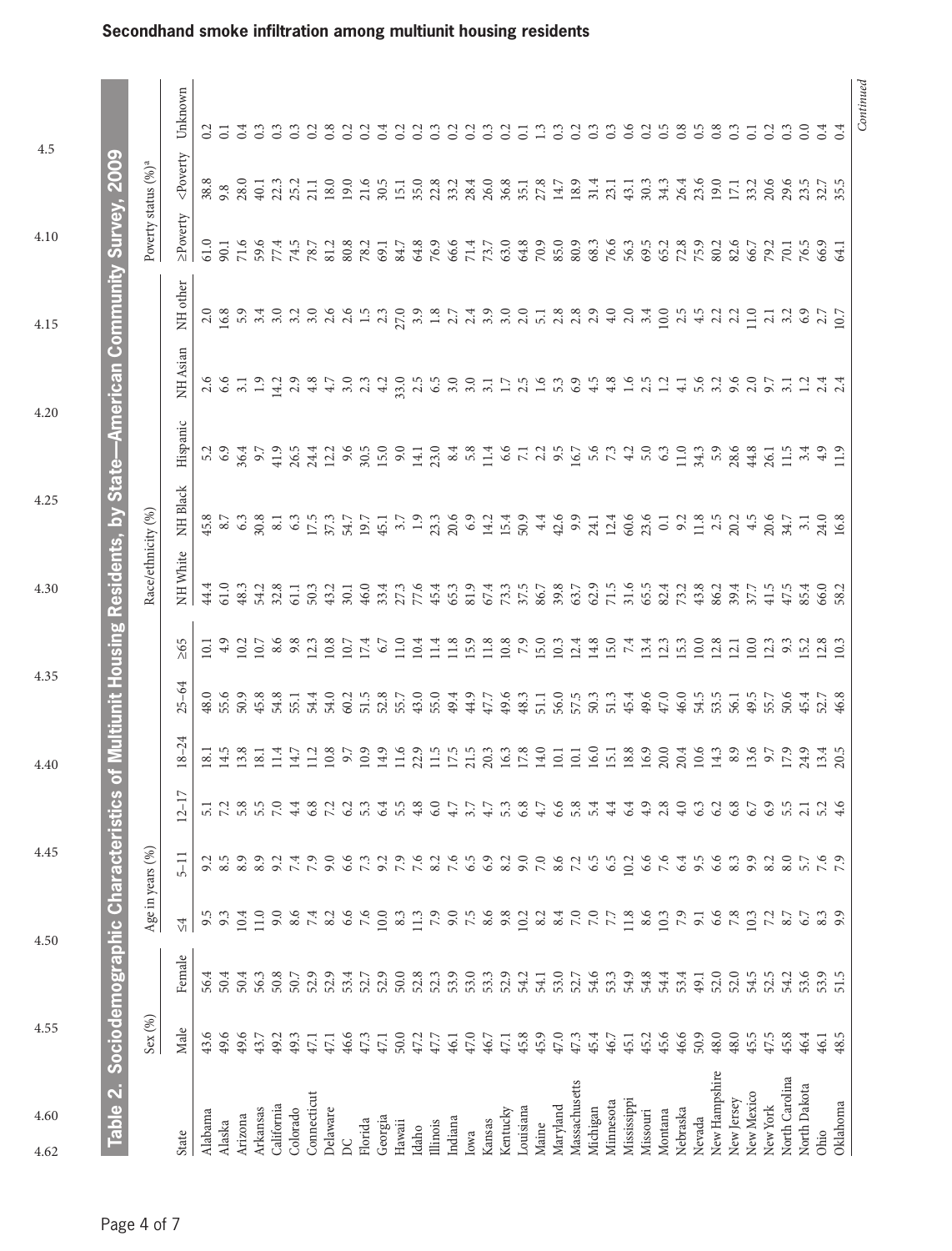| 5.60<br>5.62                                                                                                                                | 5.55    |                                                 | 5.50             | 5.45             |           | 5.40                         | 5.35                                                            |                                                                                | 5.30               | 5.25     | 5.20     |                               | 5.15     | 5.10                            | 5.5                                         |                                   |
|---------------------------------------------------------------------------------------------------------------------------------------------|---------|-------------------------------------------------|------------------|------------------|-----------|------------------------------|-----------------------------------------------------------------|--------------------------------------------------------------------------------|--------------------|----------|----------|-------------------------------|----------|---------------------------------|---------------------------------------------|-----------------------------------|
| Table 2. Continued                                                                                                                          |         |                                                 |                  |                  |           |                              |                                                                 |                                                                                |                    |          |          |                               |          |                                 |                                             |                                   |
|                                                                                                                                             | Sex (%) |                                                 |                  | Age in years (%) |           |                              |                                                                 |                                                                                | Race/ethnicity (%) |          |          |                               |          | Poverty status (%) <sup>a</sup> |                                             |                                   |
| State                                                                                                                                       | Male    | Female                                          | $\frac{4}{5}$    | $5 - 11$         | $12 - 17$ | $18 - 24$                    | $25 - 64$                                                       | $\geq 65$                                                                      | NH White           | NH Black | Hispanic | NH Asian                      | NH other | ≥Poverty                        | <poverty< th=""><th>Unknown</th></poverty<> | Unknown                           |
| Oregon                                                                                                                                      | 48.1    | 51.9                                            | 8.9              | 8.3              |           | 15.5                         | 52.1                                                            |                                                                                |                    |          |          | 4.3                           |          |                                 |                                             |                                   |
| Pennsylvania                                                                                                                                | 46.6    | 53.4                                            |                  |                  | 6.8       |                              |                                                                 | $\begin{array}{l} 0.999997 \\ 0.000000 \\ 0.000000 \\ 0.000000 \\ \end{array}$ |                    |          |          |                               |          |                                 |                                             | 6 3 4 5 5 5 6 6 6 6 6 6 6 6 6 6 6 |
| Rhode Island                                                                                                                                | 47.2    | 52.8                                            | 7.7498           | $\frac{3}{8}$ .2 | 7.0       | 15.8.3110.9.310.4.51123.8.11 | 5<br>5 5 6 9 8 9 5 6 7 9 9 9 9 9 9<br>5 5 9 9 9 5 5 9 9 9 9 9 9 |                                                                                |                    |          |          | 0 1 1 0 1 2 3 3 4 4 5 6 7 8 9 |          |                                 |                                             |                                   |
| South Carolina                                                                                                                              | 45.7    | 54.3                                            |                  | $9.7$ 6.1        | 6.0       |                              |                                                                 |                                                                                |                    |          |          |                               |          |                                 |                                             |                                   |
| South Dakota                                                                                                                                | 44.5    | 55.5                                            |                  |                  | 2.4       |                              |                                                                 |                                                                                |                    |          |          |                               |          |                                 |                                             |                                   |
| Tennessee                                                                                                                                   | 45.8    |                                                 |                  |                  | 5.7       |                              |                                                                 |                                                                                |                    |          |          |                               |          |                                 |                                             |                                   |
| Texas                                                                                                                                       | 49.5    |                                                 | $10.7\,$         | 10.0             | 6.2       |                              |                                                                 |                                                                                |                    |          |          |                               |          |                                 |                                             |                                   |
| Utah                                                                                                                                        | 49.4    |                                                 | $10.7\,$         | $\overline{8.1}$ | 4.4       |                              |                                                                 |                                                                                |                    |          |          |                               |          |                                 |                                             |                                   |
| Vermont                                                                                                                                     | 45.9    |                                                 |                  | 5.6              | 4.7       |                              |                                                                 |                                                                                |                    |          |          |                               |          |                                 |                                             |                                   |
| Virginia                                                                                                                                    | 47.5    | $3.356$<br>$5.65$<br>$5.75$<br>$5.75$<br>$5.20$ | $7.4$<br>8.9     | 8.0              | 5.8       |                              |                                                                 |                                                                                |                    |          |          |                               |          |                                 |                                             |                                   |
| Washington                                                                                                                                  | 48.0    |                                                 | 8.2              | 73               | 5.4       |                              |                                                                 |                                                                                |                    |          |          |                               |          |                                 |                                             |                                   |
| West Virginia                                                                                                                               | 45.5    | 54.5                                            | $\overline{8}$ . | 5.0              | 4.2       |                              |                                                                 |                                                                                |                    |          |          |                               |          |                                 |                                             |                                   |
| Wisconsin                                                                                                                                   | 47.6    | 52.4                                            | 7.0              | 7.9              |           |                              |                                                                 |                                                                                |                    |          |          | $1.8$<br>3.5                  |          |                                 |                                             |                                   |
| Wyoming                                                                                                                                     | 49.3    | 50.7                                            | 0.7              | 7.7              |           |                              |                                                                 |                                                                                |                    |          |          |                               |          |                                 |                                             |                                   |
| United States                                                                                                                               | 47.6    | 52.4                                            | 8.4              | 8.3              |           |                              | 53.3                                                            |                                                                                | 48.0               | 19.2     |          | 6.8                           | 3.0      | 75.3                            | 24.4                                        |                                   |
| <sup>a</sup> Poverty status was defined using 2009 U.S. Census Bureau thresholds.<br>Note. $DC = District of Columbia$ ; NH = non-Hispanic. |         |                                                 |                  |                  |           |                              |                                                                 |                                                                                |                    |          |          |                               |          |                                 |                                             |                                   |
|                                                                                                                                             |         |                                                 |                  |                  |           |                              |                                                                 |                                                                                |                    |          |          |                               |          |                                 |                                             |                                   |

| 5.65  |
|-------|
| 5.70  |
| 5.75  |
| 5.80  |
| 5.85  |
| 5.90  |
| 5.95  |
| 5.100 |
| 5.105 |
| 5.110 |
| 5.115 |
| 5.120 |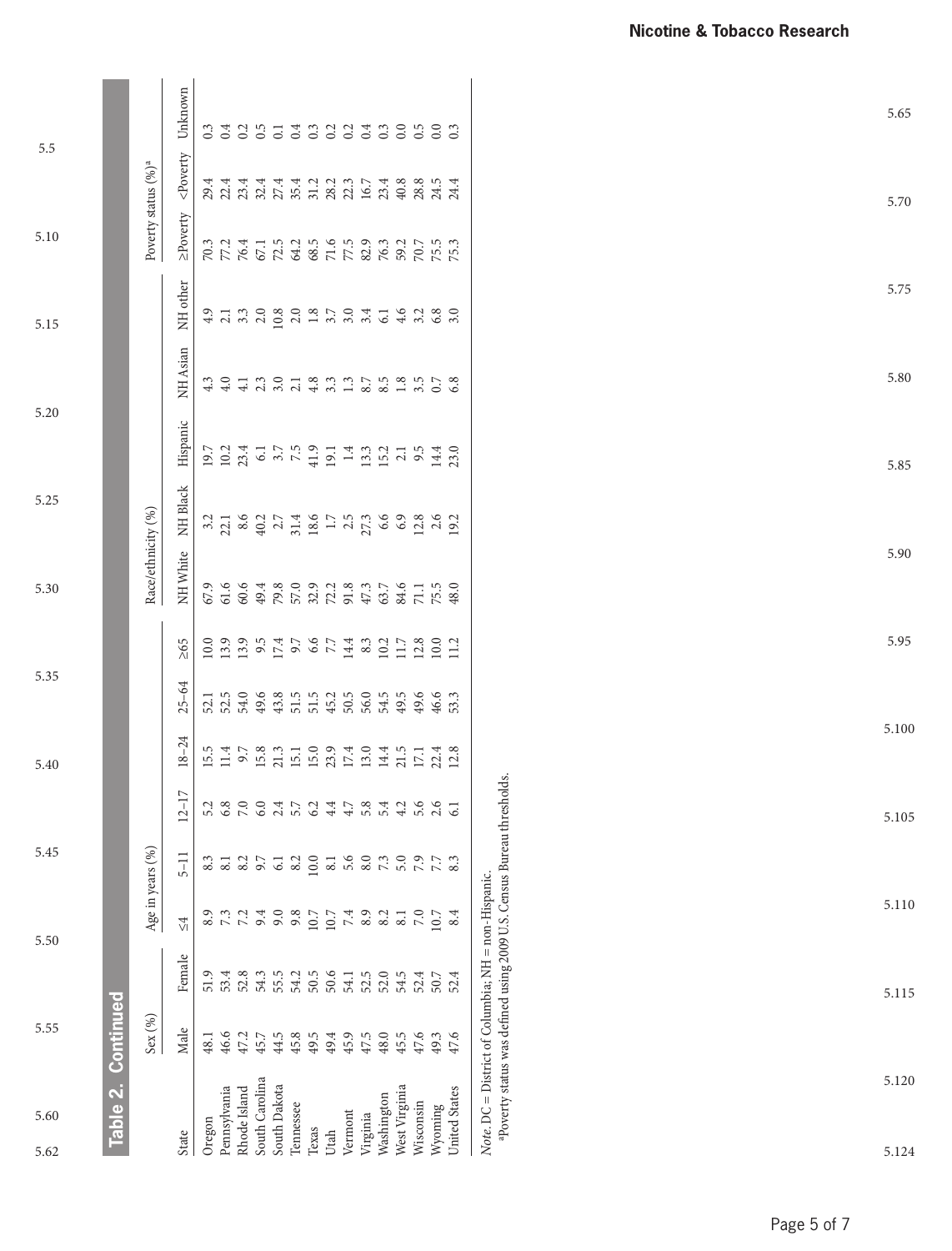living units and indoor shared areas, represent the most effective way to fully protect MUH residents from involuntary exposure to SHS in this environment.

Smoke-free MUH policies are favored by most MUH residents ([Hennrikus et al., 2003;](#page-5-3) [Hewett et al., 2007;](#page-5-4) [King,](#page-5-5) [Cummings, et al., 2010;](#page-5-5) [Licht et al., 2012\)](#page-5-6), are legally permissible in both government-subsidized and market-rate housing ([Schoenmarklin, 2009](#page-6-2)), and can result in cost savings for MUH operators ([Ong, Diamant, Zhou, Park, & Kaplan,](#page-5-8) [2012\)](#page-5-8). Moreover, the U.S. Department of Housing and Urban Development (HUD) has encouraged public housing authorities, as well as owners and management agents of multifamily housing rental assistance programs, such as Section 8, to adopt and implement smoke-free policies for some or all of their properties [\(HUD, 2009](#page-6-3)[, 2010\)](#page-6-4). Nonetheless, few MUH operators have implemented smoke-free policies, and many have misconceptions about implementation barriers ([Hewett](#page-5-4) [et al., 2007;](#page-5-4) [King, Cummings, Mahoney, & Hyland, 2011](#page-5-9)). Therefore, initiatives to reduce SHS in MUH should include efforts to educate MUH operators about the benefits of smokefree policies. 6.5 6.10 6.15 6.20

#### **Limitations** 6.25

To our knowledge, this study is the first to report national and state estimates of MUH residency and SHS infiltration among U.S. MUH residents. Nonetheless, the findings are subject to at least four limitations. First, MUH residency and smoke-free home rule prevalence were determined from data collected at different times. However, it is unlikely that any significant changes in these estimates occurred during the 2-year period between which the data were collected. Second, smoke-free home rule estimates were obtained from the general population and may not be generalizable to MUH residents. However, estimates of smoke-free home rule prevalence among MUH residents are comparable to those of the general population ([King, Cummings, et al., 2010;](#page-5-5) [Licht et al., 2012](#page-5-6); [National Cancer Institute, 2012](#page-5-7)). Third, the SHS infiltration range used in this study was based upon data collected across multiple years (2007–2010). Since research suggests that the prevalence of smoke-free MUH buildings has increased with time ([King et al., 2011\)](#page-5-9), the inclusion of older data could lead to overestimation of SHS infiltration. In order to account for potential declines in SHS infiltration over time, the present analysis included only national and state representative studies conducted during or after the time period in which the MUH residency (2009) and smoke-free home (2006–2007) data were collected. Finally, the SHS infiltration range was based upon two studies conducted nationally and in one state (New York), which may limit generalizability to other states and subpopulations. Accordingly, future research could include state-level studies to verify and expand upon the measures and findings presented in this study. 6.30 6.35 6.40 6.45 6.50 6.55

### **Funding**

There were no sources of funding, direct or indirect, for the reported research.

### **Declaration of Interests**

*The authors have no competing interests to report.*

#### **Acknowledgments**

| The findings and conclusions in this report are those of the      | 6.70 |
|-------------------------------------------------------------------|------|
| authors and do not necessarily represent the official position of |      |
| the Centers for Disease Control and Prevention.                   |      |

### **References**

<span id="page-5-5"></span><span id="page-5-4"></span><span id="page-5-3"></span><span id="page-5-1"></span><span id="page-5-0"></span>Bohac, D. L., Hewett, M. J., Hammond, S. K., & Grimsrud, D. T. (2011). Secondhand smoke transfer and reductions by air sealing and ventilation in multiunit buildings: PFT and nicotine verification. *Indoor Air*, *21*, 36–44. doi:10.1111/j.1600-0668.2010.00680.x Centers for Disease Control and Prevention (CDC). (2011). State smoke-free laws for worksites, restaurants, and bars— United States, 2000–2010. *Morbidity & Mortal Weekly Report*, *60*, 472–475. Retrieved from [http://www.cdc.gov/mmwr/pre](http://www.cdc.gov/mmwr/preview/mmwrhtml/mm6015a2.htm)[view/mmwrhtml/mm6015a2.htm](http://www.cdc.gov/mmwr/preview/mmwrhtml/mm6015a2.htm) Hennrikus, D., Pentel, P. R., & Sandell, S. D. (2003). Preferences and practices among renters regarding smoking restrictions in apartment buildings. *Tobacco Control*, *12*, 189–194. doi:10.1136/ tc.12.2.189 Hewett, M. J., Sandell, S. D., Anderson, J., & Niebuhr, M. (2007). Secondhand smoke in apartment buildings: renter and owner or manager perspectives. *Nicotine & Tobacco Research*, *9*, S39–S47. doi:10.1080/14622200601083442 King, B. A., Cummings, K. M., Mahoney, M. C., & Hyland, A. J. (2010). Multiunit housing residents' experiences and attitudes toward smoke-free policies. *Nicotine & Tobacco Research*, *12*, 598–605. doi:10.1093/ntr/ntq053 King, B. A., Cummings, K. M., Mahoney, M. C., & Hyland, A. J. (2011). Intervention to promote smoke-free policies among multiunit housing operators. *Journal of Public Health Management & Practice*, *17*, E1–E8. doi:10.1097/PHH.0b013e3181ffd8e3 King, B. A., Travers, M. J., Cummings, K. M., Mahoney, M. C., & Hyland, A. J. (2010). Secondhand smoke transfer in multiunit housing. *Nicotine & Tobacco Research*, *12*, 1133–1141. doi:10.1093/ntr/ntq162 Licht, A. S., King, B. A., Travers, M. J., Rivard, C., & Hyland, A. J. (2012). Attitudes, experiences, and acceptance of smokefree policies among U.S. multiunit housing residents. *American Journal of Public Health*, *102*, 1868–1871. doi:10.2105/ AJPH.2012.300717 National Cancer Institute. (2012). *2006–2007 tobacco use supplement to the current population survey*. Retrieved from [http://](http://www.riskfactor.cancer.gov/studies/tus-cps) [www.riskfactor.cancer.gov/studies/tus-cps](http://www.riskfactor.cancer.gov/studies/tus-cps) 6.75 6.80 6.85 6.90 6.95 6.100 6.105 6.110 6.115 6.120

<span id="page-5-9"></span><span id="page-5-8"></span><span id="page-5-7"></span><span id="page-5-6"></span><span id="page-5-2"></span>Ong, M. K., Diamant, A. L., Zhou, Q., Park, H. Y., & Kaplan, R. M. (2012). Estimates of smoking-related property costs in 6.65

6.124

6.60